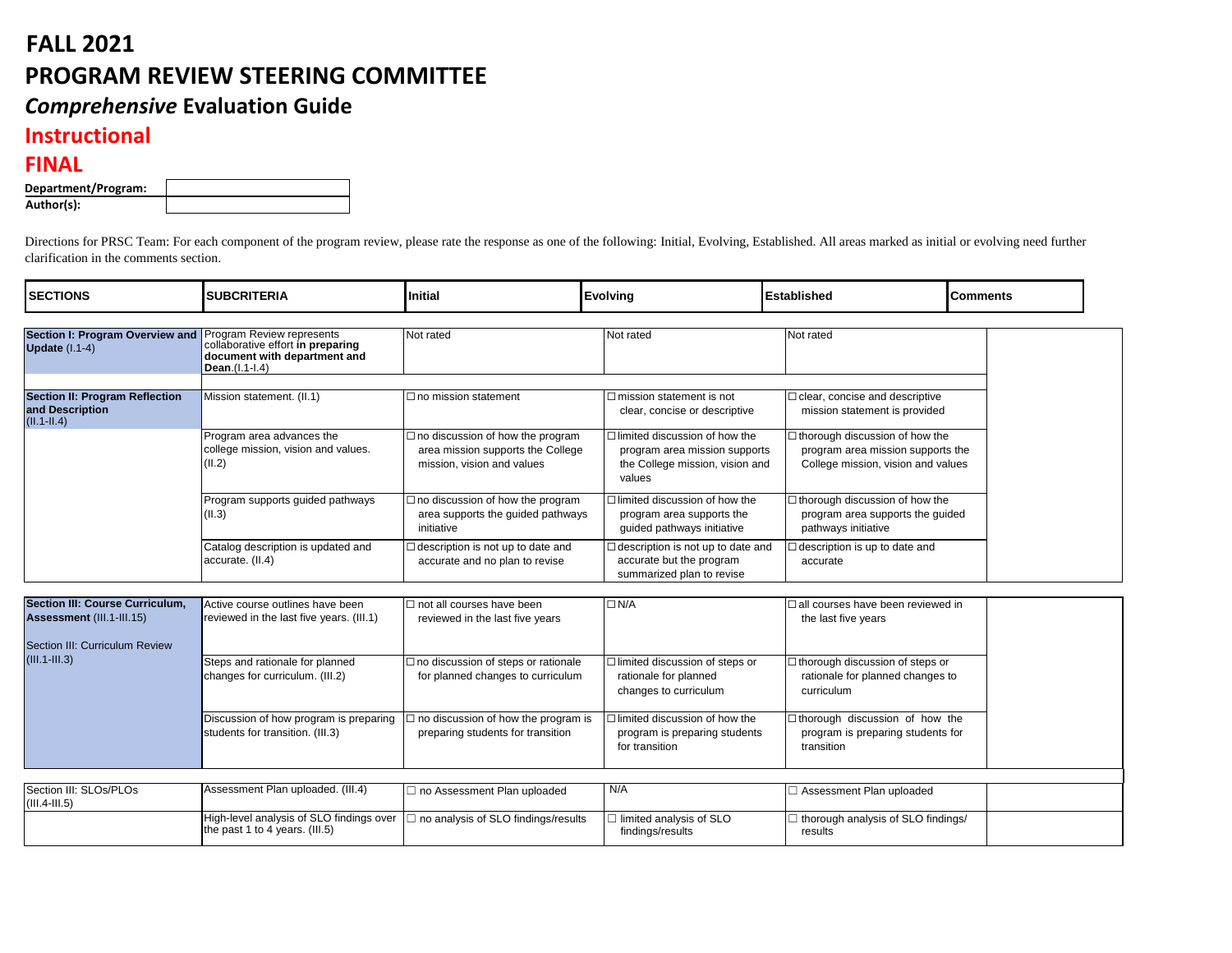| <b>Section IV: Degree/Certificate</b>                   | Degrees and certificates data for the past                                                                                                                                                                             | $\Box$ no report on number of                                                                                                                            | $\Box$ report on number of                                                                                                                                    | $\Box$ report on number of                                                                                                                                     |
|---------------------------------------------------------|------------------------------------------------------------------------------------------------------------------------------------------------------------------------------------------------------------------------|----------------------------------------------------------------------------------------------------------------------------------------------------------|---------------------------------------------------------------------------------------------------------------------------------------------------------------|----------------------------------------------------------------------------------------------------------------------------------------------------------------|
| <b>Programs</b><br>$(IV.1 - IV.27)$                     | five years reported. (IV.2-3)                                                                                                                                                                                          | degrees/certificates awarded;<br>no indication of degree/<br>certificate review in past five<br>years                                                    | degrees/certificates awarded OR<br>indication of complete degree/<br>certificate review in past five<br>years (not both)                                      | degrees/certificates awarded;<br>indication of complete degree<br>/certificate review in past five years                                                       |
|                                                         | Degrees, certificates, and preparation for<br>industry certifications are meeting the<br>needs of students for transfer and/or<br>workforce. (IV.4)                                                                    | $\Box$ no discussion of how degrees,<br>certificates, and preparation for<br>industry certification are<br>addressing transfer and/or<br>workforce needs | $\Box$ limited discussion of how<br>degrees, certificates, and<br>preparation for industry<br>certification are addressing<br>transfer and/or workforce needs | $\Box$ thorough discussion of how<br>degrees, certificates, and<br>preparation for industry certification<br>are addressing transfer and/or<br>workforce needs |
|                                                         | Degrees and certificates can be completed<br>within a two-year period. (IV.4)                                                                                                                                          | $\Box$ students cannot complete<br>degree/certificate requirements<br>within 2 years                                                                     | N/A                                                                                                                                                           | $\Box$ students can complete<br>degree/certificate requirements<br>within 2 years                                                                              |
|                                                         | Discussion on how currently assessing<br>PLO's within the 4-year cycle. (IV.5)                                                                                                                                         | $\Box$ not currently assessing PLOs; no<br>discussion of PLO assessment                                                                                  | $\Box$ limited discussion of<br>PLO assessment                                                                                                                | □ thorough discussion of PLO<br>assessment                                                                                                                     |
|                                                         | PLO's in the catalog are an accurate<br>reflection of the department or discipline's<br>current learning objectives. (IV.6)                                                                                            | $\Box$ PLOs in catalog are not accurate<br>reflection of department/discipline<br>learning objectives                                                    | N/A                                                                                                                                                           | □ PLOs in catalog are an accurate<br>reflection of department/discipline<br>learning objectives                                                                |
|                                                         | PLO's are mapped to course SLO's. (IV.7)                                                                                                                                                                               | $\Box$ PLOs not mapped to course SLOs $N/A$                                                                                                              |                                                                                                                                                               | □ PLOs are mapped to course SLOs                                                                                                                               |
|                                                         |                                                                                                                                                                                                                        |                                                                                                                                                          |                                                                                                                                                               |                                                                                                                                                                |
| Section IV: Student<br>Achievement (IV.8-IV.13)         | Discussion of program area success rate<br>changes within the past 4 years. (IV.8)                                                                                                                                     | $\Box$ no discussion of course<br>success rates                                                                                                          | $\Box$ limited discussion of course<br>success rates                                                                                                          | $\Box$ thorough discussion of course<br>success rates                                                                                                          |
|                                                         | Discussion of qualitative/quantitative data<br>informing program review. (IV.9)                                                                                                                                        | $\Box$ no discussion of data informing<br>program review                                                                                                 | $\Box$ limited discussion of data<br>informing program review                                                                                                 | $\Box$ thorough discussion of data<br>informing program review                                                                                                 |
|                                                         | Discussion of any equity gaps or factors<br>(internal or external) that may affect the<br>department/ discipline course success<br>rate. $(IV.10)$                                                                     | $\Box$ no discussion of equity gaps or<br>factors that may affect<br>department/ discipline course<br>success rates                                      | $\Box$ limited discussion of equity gaps<br>or factors that may affect<br>department/ discipline course<br>success rates                                      | $\Box$ thorough discussion of equity gaps<br>or factors that may affect<br>department/ discipline course<br>success rates                                      |
|                                                         | Discussion of department/discipline factors<br>contributing to lower success rates for<br>these group of students. (IV.11)                                                                                             | $\Box$ no discussion of department/<br>discipline factors contributing to<br>lower success rates                                                         | $\Box$ limited discussion of department/<br>discipline factors contributing to<br>lower success rates                                                         | $\Box$ thorough discussion of<br>department/discipline factors<br>contributing to lower success rates                                                          |
|                                                         | Discussion of action steps taken to<br>address equity gaps and diversify<br>faculty in the (a) short-term; (b) next four<br>years.(IV.12)                                                                              | $\Box$ no discussion on action<br>steps taken to address<br>equity gaps or diversifying<br>faculty                                                       | $\Box$ limited discussion on action steps<br>taken to address equity gaps<br>and/or diversifying faculty                                                      | $\boxed{\square}$ thorough discussion on action steps<br>taken to address equity gaps and<br>diversifying faculty                                              |
|                                                         | Discussion on what program learned from<br>transition to remote learning. (IV.13)                                                                                                                                      | $\Box$ no discussion on what was<br>learned from the transition to<br>remote learning                                                                    | $\Box$ limited discussion on what was<br>learned from the transition to<br>remote learning                                                                    | $\Box$ thorough discussion on what was<br>learned from the transition to remote<br>learning                                                                    |
| Section IV: Distance Ed (IV.14-<br>IV.17) if applicable | Discussion of differences in success rates<br>between distance-education vs. in-person<br>student success rates (not including<br>emergency remote teaching in 20-21).<br>$(III.14-15)$                                | $\Box$ no discussion of differences<br>between distance education vs.<br>in- person success rates;<br>disparities                                        | $\Box$ limited discussion of differences<br>between online and in-person<br>student success rates;<br>disparities                                             | $\Box$ thorough discussion of differences<br>between online and in-person<br>student success rates; disparities                                                |
|                                                         | Discussion of mechanisms (e.g., processes,<br>methods, models, practices) in place to<br>ensure regular and effective contact within<br>online courses (not including emergency<br>remote teaching in 20-21). (III.16) | $\Box$ no discussion on how the<br>department/ discipline will<br>ensure regular and effective<br>contact within online courses                          | $\Box$ limited discussion on how the<br>department/ discipline will<br>ensure regular and effective<br>contact within online courses                          | $\Box$ thorough discussion on how the<br>department/discipline will ensure<br>regular and effective contact within<br>online courses                           |
|                                                         | Discussion of tools and strategies be<br>used for online students to engage and<br>support student success (not including<br>emergency remote teaching in 20-21).<br>(III.17)                                          | $\Box$ no discussion of what the<br>program will do to address<br>disparities                                                                            | $\Box$ limited discussion of what the<br>program will do to address<br>disparities                                                                            | $\Box$ no discussion of what the program<br>will do to address disparities                                                                                     |